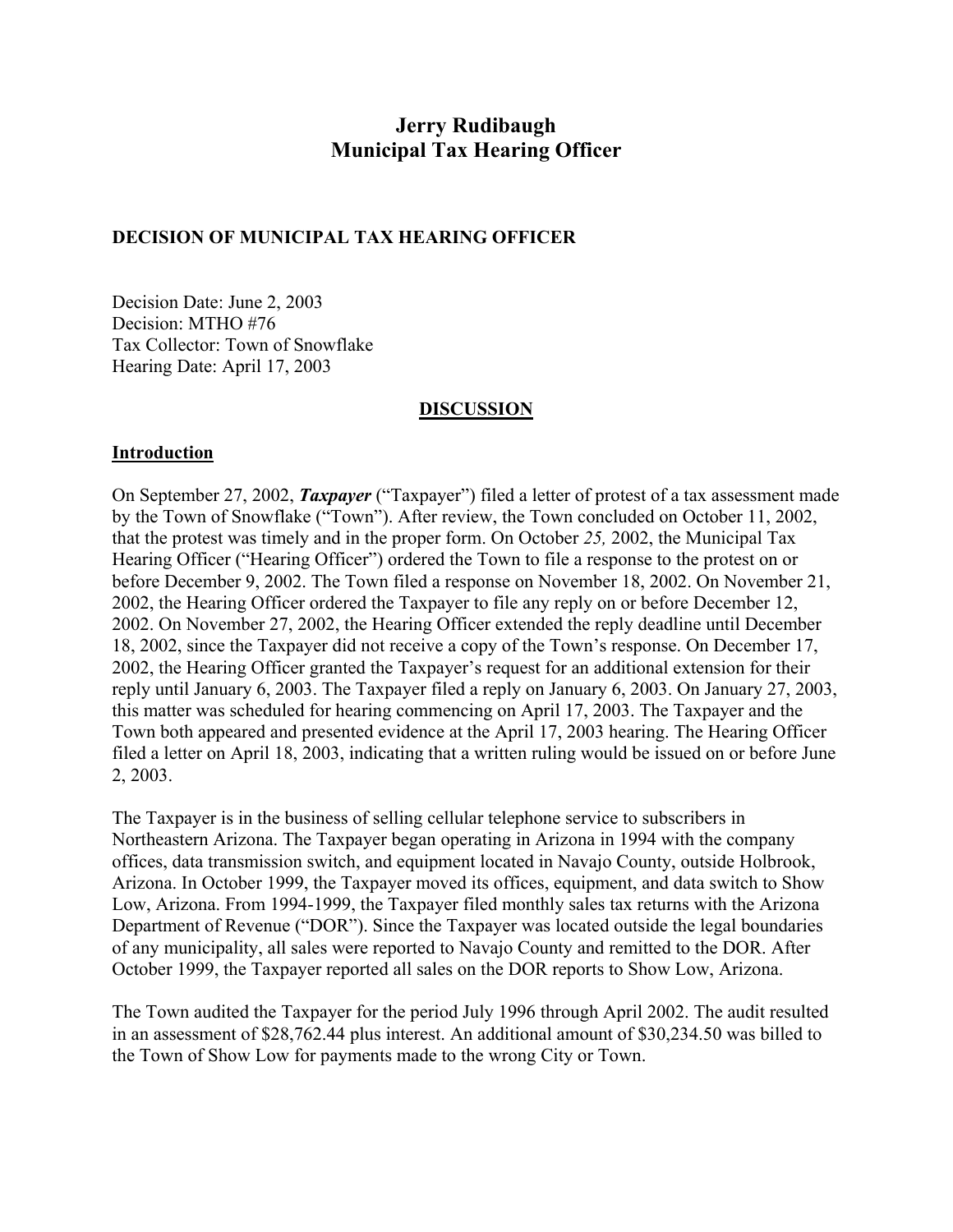## **Town Position**

Generally, ARS Section 42-1104 ("Section 1104") provides for a four-year statute of limitation ("SOL") from the date the tax return is filed. It provides an exception to the general rule if a taxpayer fails to report in excess of twenty-five percent of the gross income stated in the return. Under the twenty-five percent exception rule, the Town can audit for a six year period instead of the standard four year SOL. According to the Town, the Taxpayer failed to report any income to the Town for the extra two-year period and thus it was proper to conduct the audit for a six-year period.

The Town disputed the Taxpayer's argument that the switch location was the appropriate location to impose the telecommunication tax for all customers. According to the Town, Regulation 8A-470. 1 ("Regulation 470") provides that the tax will be imposed on customers "within the Town" when that customer's billing address is also the customer's permanent residence or business location. The Town argued that the Taxpayer failed to properly document the permanent residence or business address. The Town asserted that the Taxpayer merely had to ask the question through its normal business practices in order to comply with the regulation.

The Town argued that the Taxpayer's books and records were unauditable for sale tax purposes. The Town asserted that Town Code Section 8A-555 ("Section 555") authorizes the Town to use estimates when the Taxpayer fails to maintain or provide books and records necessary for the Town to determine the tax liability. According to the Town, the auditors estimated the Town's percentage of the Taxpayer's revenues based on information received from the Taxpayer. The Town asserted the five percent estimate was determined to be reasonable by comparing the population of the Town with the population of Navajo County. The Town included some retail sales as part of the assessment because there were sales locations of telecommunications equipment within the Town. The Town also included roaming charges as part of the Taxpayer's revenues because there are no deductions for roaming charges contained in the Town Code.

The Town assessed the Taxpayer for a late payment penalty. The Town asserted that the Taxpayer has not demonstrated reasonable cause for failing to pay all taxes in a timely manner.

## **Taxpayer Position**

The Taxpayer argued that the entire assessment should be thrown out because the location of the Taxpayer's switch is the proper business location to impose the tax on telecommunications service. Prior to November 1999, the Taxpayer's switch was located in the unincorporated area of Navajo County and the Taxpayer reported all of its communications income to the DOR as income from Navajo County. At that time, the Taxpayer moved its switch within the Town of Show Low and reported all of its communications income to the DOR as income from the Town of Show Low. The Taxpayer argued that it properly reported all communications income based on the location of its switch. Regulation 470 provides that the tax will be imposed on the provider's customers "within this Town" when the billing address of the customer is a permanent residence or business location of the customer. Otherwise, the tax is imposed based on the business location of the telecommunications provider. According to the Taxpayer, until recently, customers did not have street addresses in the Town, but instead had billing addresses based on a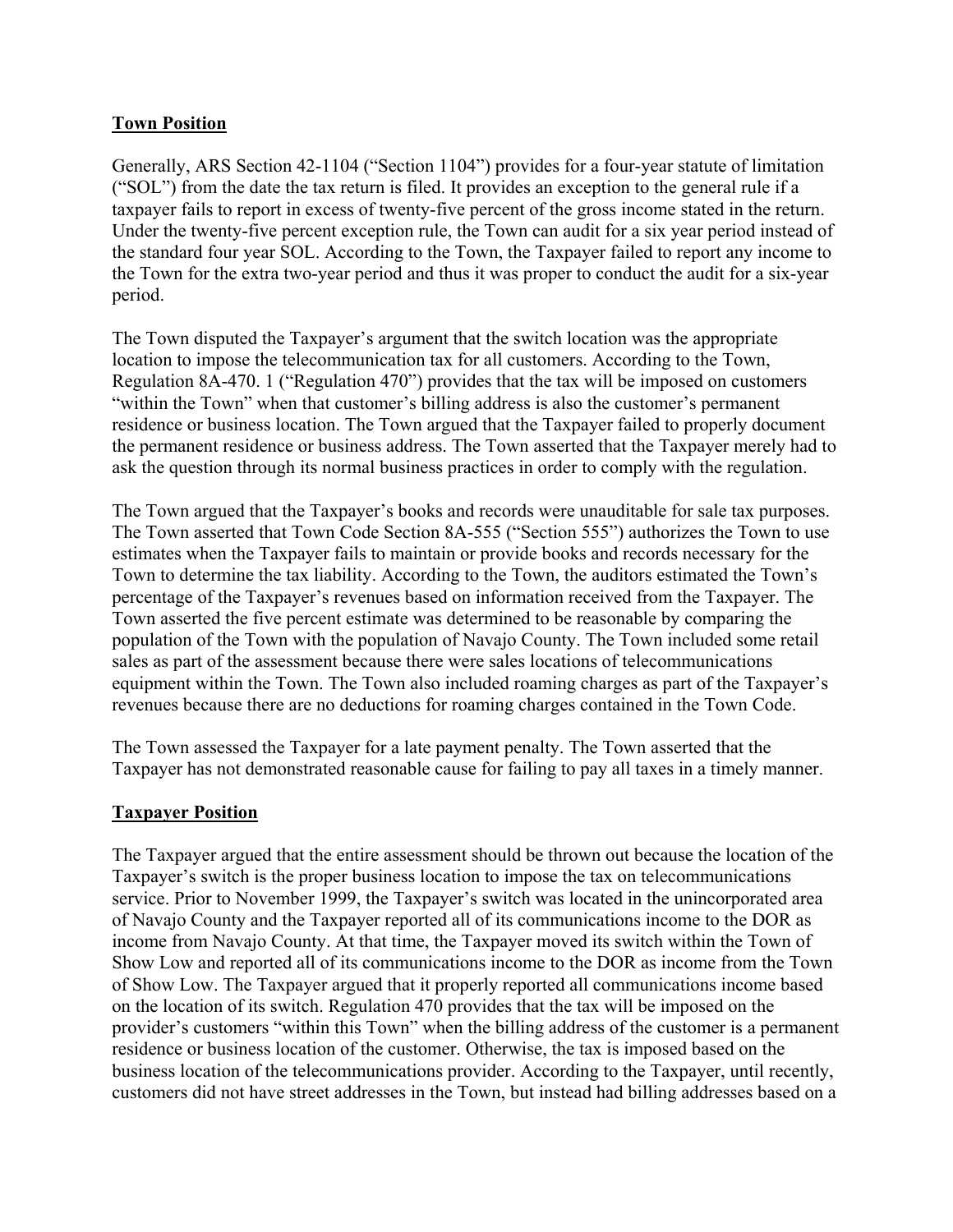post office box number or HC box number. The Town has recently begun to change to street addresses, however, as of March 2003, the percentage of Town customers with a street address was only 31.8 percent. As a result, the Taxpayer argued it was appropriate to use the location of the switch to impose the tax on the telecommunications service.

The Taxpayer argued that the allocation percentage used in allocating cellular revenue to the Town was incorrect. According to the Taxpayer, the Town utilized a five percent allocation based on the Town population percentage of the Navajo County population. The Taxpayer asserted that since its service area covers both Navajo and Apache Counties that the appropriate allocation factor to the Town would be the Town population percentage of the two counties combined of 2.7 percent. In addition, the Taxpayer argued that the Town included retail sales in their assessment that were sales made in Winslow and Show Low, Arizona. The Taxpayer also argued that the Town included roaming charges in their assessment which are not services provided to consumers within the Town.

The Taxpayer argued that the assessment prior to July 1998 is barred by the four-year statute of limitations. Section 1104 provides that the SOL can be extended to six-years if a taxpayer omits in excess of twenty-five percent of the gross income that is properly includable. In this case, the Taxpayer reported 100 percent of its gross income to the State and reported it as income based on the location of the switch. Section 1104 makes no mention of reporting 100 percent of gross income per City/Town. Therefore, the Taxpayer argued the SOL couldn't be extended to sixyears. Additionally, the Taxpayer argued the late payment penalty should be waived since the Taxpayer has demonstrated reasonable cause by reporting and paying taxes based on the location of its switch.

#### **ANALYSIS**

There is no dispute that the SOL can be extended from four-years to six-years if a taxpayer fails to report in excess of twenty-five percent of its gross income on the Arizona tax return. There was also no dispute that the Taxpayer had in fact reported all of its gross income to the State of Arizona. The issue arises because the Taxpayer reported all income based on switch location and not customer location. As a result, the Taxpayer failed to report 100 percent of the Town's gross income. While the Town has argued the wording is clear and the six-years SOL applies, the Hearing Officer must disagree. The Hearing Officer concludes that the Taxpayer did not omit gross income from its return filed with the State. The Taxpayer did fail to properly segregate the income to the appropriate city of town but the Taxpayer did not omit any gross income from its tax returns. We also find it important to note that the Taxpayer's failure to properly segregate the income was not due to any neglect or intent to defraud but was based on an industry practice of reporting income based on switch location. For that reason, we find that the Taxpayer has shown reasonable cause to have the late payment penalty waived.

There was also little dispute that an estimate to determine the tax liability of the Taxpayer to the Town was appropriate in this case. The Town brought forth evidence that the appropriate estimate was five percent of reported revenues while the Taxpayer brought forth evidence that 2.7 percent was the appropriate estimated allocation. The Hearing Officer finds both estimates to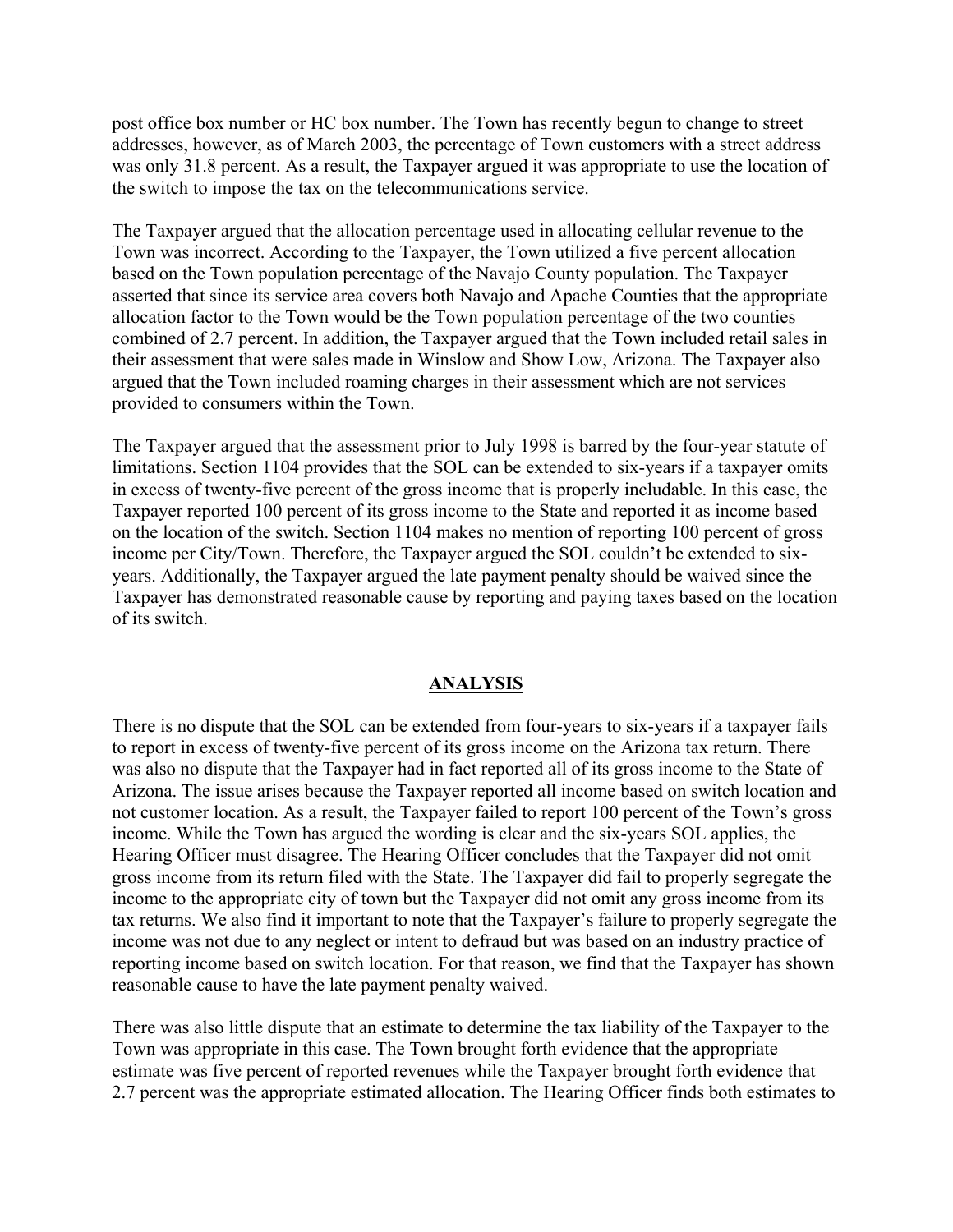be based on reasonable methodologies. While a two county comparison appears to be better than use of one county, we note that the Town based its original estimate based on input from the Taxpayer on percentage of active accounts in the Town. As a result, the Haring Officer concludes five percent is a reasonable estimate of the number of Town customers. However, that takes us back to Regulation 470 that provides the tax will be based on customer location if the billing address of the customer is the same as the permanent or business location of the customer. It was clear from the evidence presented that in most cases the billing address and location of the customer in the Town was not the same. It was also clear from the evidence that there is an increasing trend to have the billing and location of the customer to be the same with the most recent figures showing that is the case in 31.8 percent of the time. The Hearing Officer concludes that percentage must also be taken into consideration in determining the appropriate gross income to be allocated to the Town. The Hearing Officer further concludes that multiplying the five percent estimated Town customer base by the 31.8 percent with the same billing and customer location is the appropriate allocation to use pursuant to the guidelines set forth in Regulation 470. Thus for the period July 1998 through October 1999, the Hearing Officer approves a revenue allocation factor to the Town of five percent times 31.8 percent or 1.6 percent. The Hearing Officer recognizes that based on the evidence the 31.8 percent is at the high end for the period in question. However, there was also evidence that some of the bigger accounts were contained in that grouping and thus it is appropriate to use the high end of the estimate for the entire period. The Hearing Officer also notes that the period after November 1999 was not in dispute because the Taxpayer had paid the tax to the Town of Show Low. Lastly, the Hearing Officer concurs with the Taxpayer's arguments that there were retail sales included that were not within the Town and that the roaming charges are not part of the gross income of the business of providing services to customers within the Town.

#### **FINDINGS OF FACT**

- 1. On September 27, 2002, the Taxpayer filed a letter of protest of a tax assessment made by the Town.
- 2. After review, the Town concluded on October 11, 2002, that the protest was timely and in the proper form.
- 3. On October 25, 2002, the Hearing Officer ordered the Town to file a response to the protest on or before December 9, 2002.
- 4. The Town filed a response on November 18, 2002.
- 5. On November 21, 2002, the Hearing Officer ordered the Taxpayer to file any reply on or before December 12, 2002.
- 6. On November 27, 2002, the Hearing Officer extended the reply deadline until December 18, 2002, since the Taxpayer did not receive a copy of the Town's response.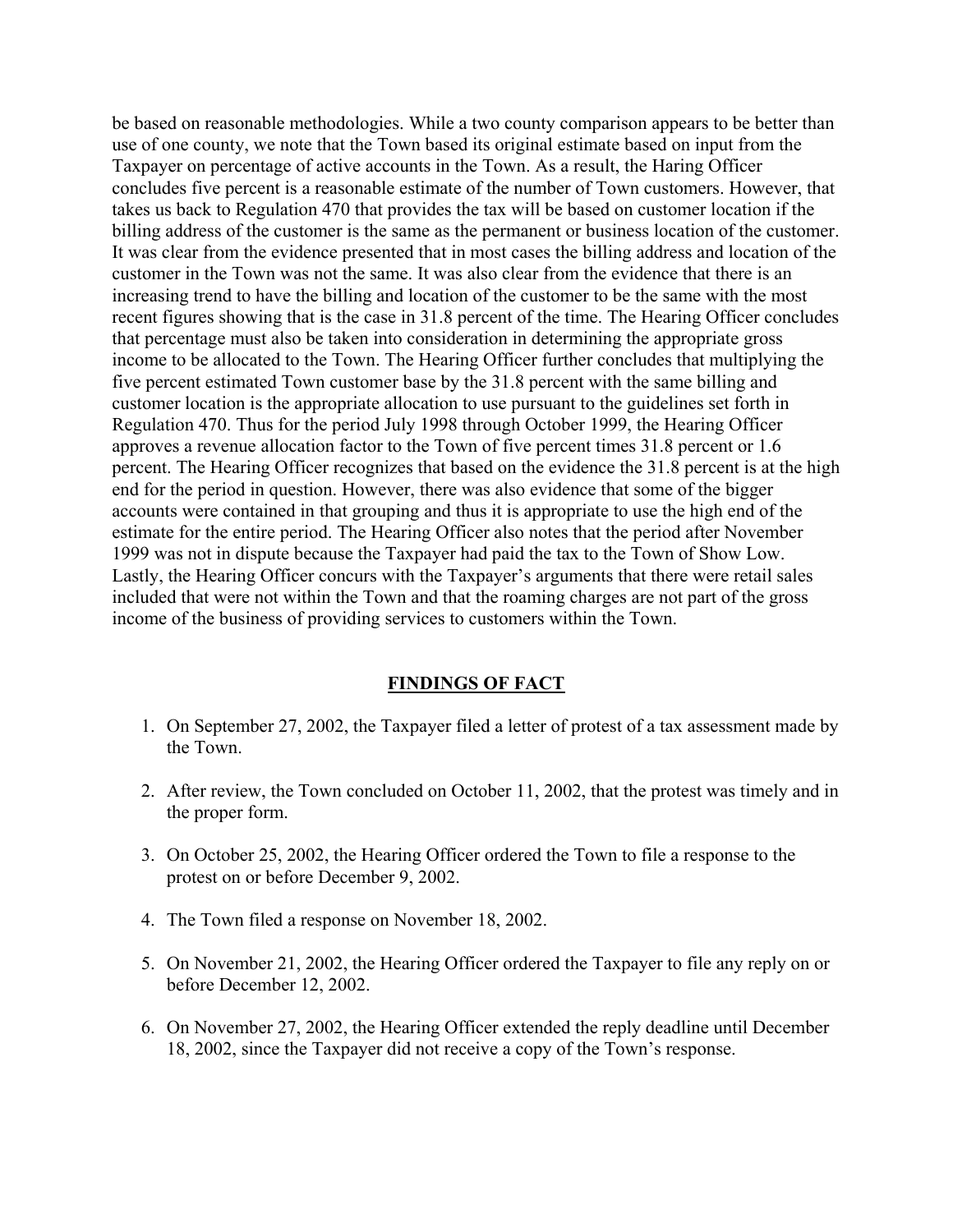- 7. On December 17, 2002, the Hearing Officer granted the Taxpayer's request for an additional extension for their reply until January 6, 2003.
- 8. The Taxpayer filed a reply on January 6, 2003.
- 9. On January 27, 2003, this matter was scheduled for hearing commencing on April 17, 2003.
- 10. The Taxpayer and the Town both appeared and presented evidence at the April 17, 2003 hearing.
- 11. The Hearing Officer filed a letter on April 18, 2003, indicating that a written ruling would be issued on or before June 2, 2003.
- 12. The Taxpayer is in the business of selling cellular telephone service to subscribers in Northeastern Arizona.
- 13. The Taxpayer began operating in Arizona in 1994 with the company offices, data transmission switch, and equipment located in Navajo County, outside Holbrook, Arizona.
- 14. In October 1999, the Taxpayer moved its offices, equipment, and data switch to Show Low, Arizona.
- 15. Prior to October 1999, the Taxpayer reported all sales on the monthly DOR reports as being in Navajo County.
- 16. After October 1999, the Taxpayer reported all sales on the monthly DOR reports as being in the Town of Show Low, Arizona.
- 17. In all cases, the Taxpayer reported sales based on the location of the Taxpayer's switch.
- 18. The Town audited the Taxpayer for the period July 1996 through April 2002.
- 19. The audit resulted in an assessment of \$28,762.44 plus interest.
- 20. An additional amount of \$30,234.50 was billed to the Town of \$30,234.50 was billed to the Town of Show Low for payments made to the wrong city or Town.
- 21. The Taxpayer failed to report any gross income to the Town during the audit period.
- 22. The Taxpayer reported all gross income to the DOR during the audit period.
- 23. The Town estimated five percent of the Taxpayer's gross income was to customers in the Town based on information from the Taxpayer.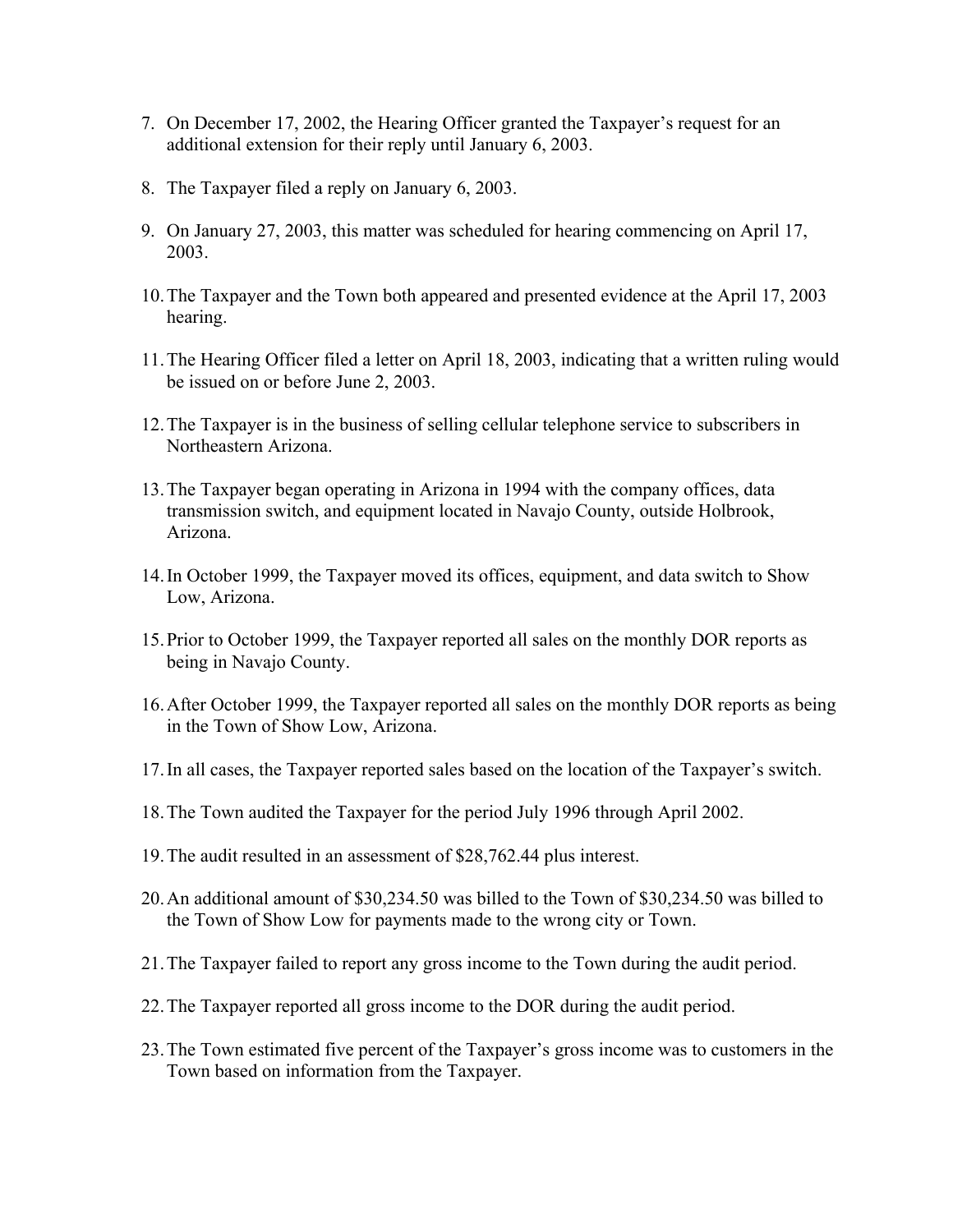- 24. The population of the Town is approximately five percent of the population of Navajo County.
- 25. Until recently, Town customers of the Taxpayer did not, have street addresses in the Town, but had billing addresses based on a post office box number or HC box number.
- 26. As of March 2003, the percentage of Town customers with the same billing and street address was 31.8 percent.
- 27. The population of the Town is approximately 2.7 percent of the combined population of Navajo and Apache Counties.
- 28. The Town included retail sales in their audit assessment which were sales made in Winslow and Show Low, Arizona.

## **CONCLUSIONS OF LAW**

- 1. Pursuant to ARS Section 42-6056, the Municipal Tax Hearing Officer is to hear all reviews of petitions for hearing or redetermination under the Model City Tax Code.
- 2. Generally, Section 1104 provides for a four-year SOL.
- 3. Section 1104 provides an exception to the general rule if a Taxpayer fails to report in excess of twenty-five percent of the gross income stated in the return.
- 4. Under the twenty-five percent rule, the Town can audit for a six-year period instead of the standard four-year SOL.
- 5. Regulation 470 provides that the tax will be imposed on customers "within this Town" when that customer's billing address is also the customer's permanent residence or business location.
- 6. The Taxpayer's books and records were unauditable for sales tax purposes.
- 7. Section 555 authorizes the Town to use estimates when the Taxpayer fails to maintain or provide books and records necessary for the Town to determine the tax liability.
- 8. The roaming charges included as part of the Town's assessment are not services provided to consumers within the Town.
- 9. The Taxpayer's did not omit gross income from its tax returns.
- 10. Pursuant to Section 1104, the appropriate SOL for the audit in this case was four-years.